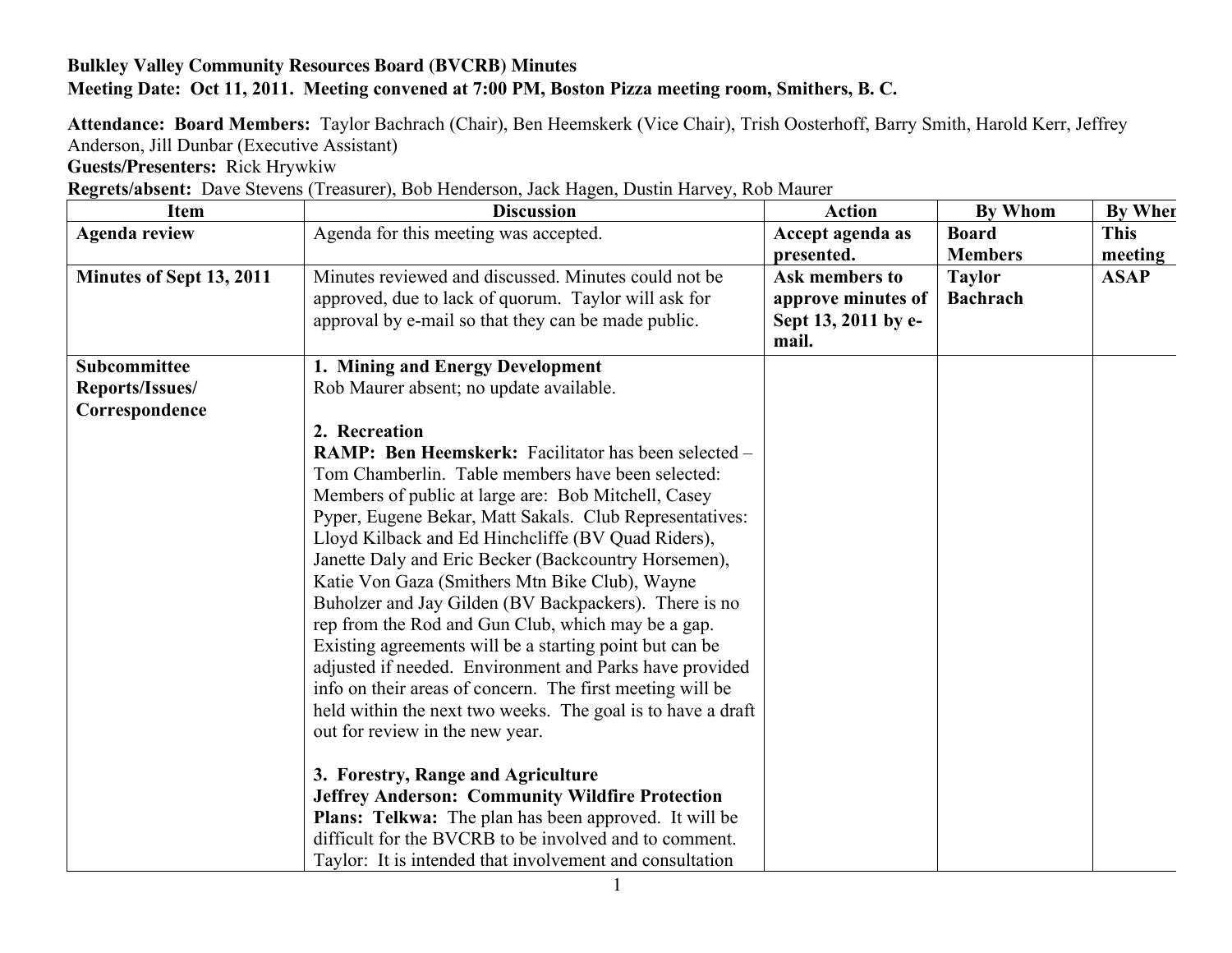| <b>Item</b> | <b>Discussion</b>                                                                                                                                                                                                                                                                                                                                                                                                                                                                                                                                                                                                                                                                                                                                                                           | <b>Action</b>                                                                                                                             | <b>By Whom</b>                                   | <b>By When</b> |
|-------------|---------------------------------------------------------------------------------------------------------------------------------------------------------------------------------------------------------------------------------------------------------------------------------------------------------------------------------------------------------------------------------------------------------------------------------------------------------------------------------------------------------------------------------------------------------------------------------------------------------------------------------------------------------------------------------------------------------------------------------------------------------------------------------------------|-------------------------------------------------------------------------------------------------------------------------------------------|--------------------------------------------------|----------------|
|             | will still occur at ground level as operations start up. The<br>greatest potential for conflict with the LRMP is in the<br>Chapman Rd/Lawson area where the LRMP is more<br>restrictive. Barry: One of the plan signatories is the<br>Forest Service District Manager. We should let him know<br>that we need to evaluate the prescriptions against the<br>LRMP. Ben: The DM is new and is keen to meet with the<br>BVCRB. A complete discussion of the BVCRB terms of<br>reference and DDM principles is needed, with the Wildfire<br>Protection Plan as an example of how the BVCRB and the<br>DM should be involved and interact.<br><b>Smithers Wildfire Protection Plan: Peter Tweedie</b><br>developed the plan. No high risk areas were found and no<br>treatments were recommended. | Prepare a letter of<br>invitation to the<br>new District<br><b>Manager to attend</b><br>a BVCRB meeting;<br>confirm with a<br>phone call. | <b>Taylor</b><br>Bachrach;<br><b>Barry Smith</b> |                |
|             | 4. Referrals and Land Tenures<br>The Board hasn't received any referrals for quite some<br>time. Either there aren't any or they are not being sent to<br>the BVCRB.<br>5. Water and Fish<br>No activity to report.                                                                                                                                                                                                                                                                                                                                                                                                                                                                                                                                                                         | <b>Contact John</b><br><b>Stevenson</b><br>regarding referral<br>activity.                                                                | <b>Ben</b><br><b>Heemskerk</b>                   |                |
|             | 6. Monitoring and Land Use Plans<br>a.) Terms of Reference revision process: The revisions<br>to the BVCRB Terms of Reference need to go ahead.<br>Proposed revisions to Section 15 were circulated – this is<br>the section which requires the majority of the work.<br>Taylor: The ToR are required for the proposed public<br>workshop and should be revised before that occurs. The<br>workshop should be planned for the third week of January.                                                                                                                                                                                                                                                                                                                                        | Set up a meeting of<br>the Monitoring<br>and Land Use<br><b>Plans</b><br>subcommittee to<br>discuss ToR<br>revisions.                     | <b>Taylor</b><br><b>Bachrach</b>                 |                |
|             | b.) DDM Principles update: Glen Buhr should be<br>contacted for an update and discussion of the role of the<br>new DM.                                                                                                                                                                                                                                                                                                                                                                                                                                                                                                                                                                                                                                                                      | <b>Contact Glen Buhr</b><br>for an update.                                                                                                | <b>Ben</b><br><b>Heemskerk</b>                   |                |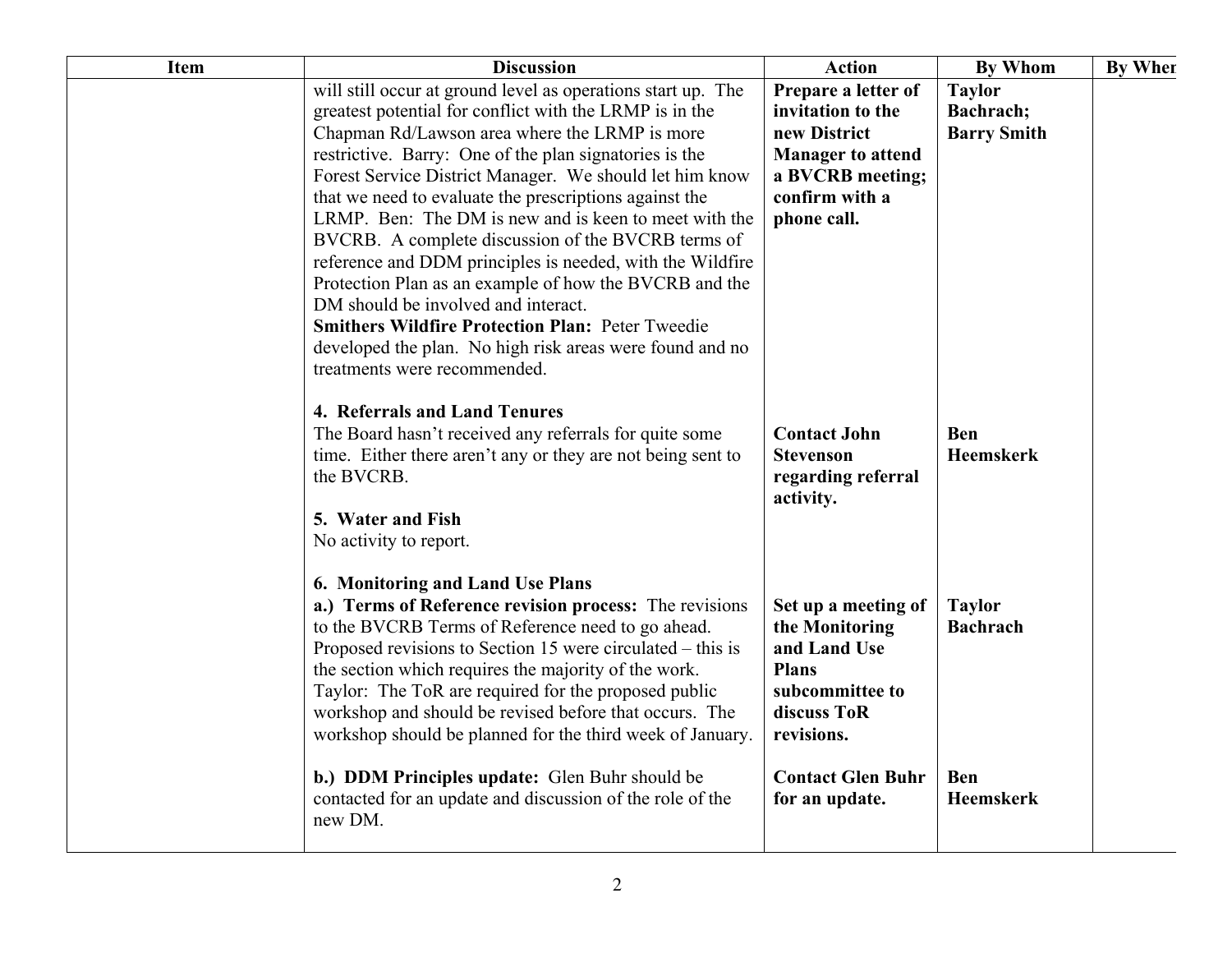| <b>Item</b>                                     | <b>Discussion</b>                                                                                                                                                                                                                                                                                                                                                                                                                                                                            | <b>Action</b>                                                                                                                              | <b>By Whom</b>                                        | By When                    |
|-------------------------------------------------|----------------------------------------------------------------------------------------------------------------------------------------------------------------------------------------------------------------------------------------------------------------------------------------------------------------------------------------------------------------------------------------------------------------------------------------------------------------------------------------------|--------------------------------------------------------------------------------------------------------------------------------------------|-------------------------------------------------------|----------------------------|
| Administration                                  | Finances: A financial summary was received from the<br>BV Research Centre and presented. A few questions arose<br>and will be discussed with the BVRC.                                                                                                                                                                                                                                                                                                                                       | <b>Discuss the</b><br>financial summary<br>with Kirsteen<br>Laing of the<br><b>BVRC.</b>                                                   | <b>Ben</b><br>Heemskerk                               |                            |
|                                                 | Signing authorities: Follow up on last month's motion<br>regarding signing authorities is needed.                                                                                                                                                                                                                                                                                                                                                                                            | Set up new signing<br>authorities at BV<br><b>Credit Union.</b>                                                                            | <b>Dave Stevens</b>                                   |                            |
|                                                 | <b>Display unit:</b> The planned display unit should be ready<br>for the January workshop. Bob Henderson is to provide<br>the unit, Taylor to design panels for it.                                                                                                                                                                                                                                                                                                                          | Design and install<br>a display board at<br><b>BVRC</b> office.                                                                            | <b>Bob Henderson</b><br>and Taylor<br><b>Bachrach</b> | <b>January</b><br>workshop |
|                                                 | Main Street presence: The summer RAMP facilitator<br>could use the BVRC office and provide some public<br>information services. The BVRC could house a binder of<br>RAMP reference materials at the office and make it<br>available for loan to the public.                                                                                                                                                                                                                                  |                                                                                                                                            |                                                       |                            |
|                                                 | Membership selection: There is one vacancy. One<br>application has been received. P.I.R. has declined having<br>a staff member submit an application. A couple of current<br>Board members may not be able to continue with BVCRB<br>work due to other obligations.                                                                                                                                                                                                                          | Ask the selection<br>committee to<br>review the<br>application at<br>hand; if other<br>vacancies arise<br>deal with them in<br>the spring. | <b>Taylor Bachrach</b>                                |                            |
| Action items from the Sept<br>13, 2011 meeting. | 1. Check that Jeffrey Anderson is on BVCRB e-mail list. Done.<br>2. Send thank you letter to Babine Watershed Monitoring Trust for their support. Check with Dave Stevens, next<br>meeting.<br>3. Invite the new District Manager to a future meeting. Discussed above.<br>4. Circulate the Terms of Reference to the Board. Done.<br>5. Contact Jane Lloyd-Smith to find out who is the current contact for Revisiting the Balance DDM principles. Bet<br>Heemskerk will follow up on this. |                                                                                                                                            |                                                       |                            |